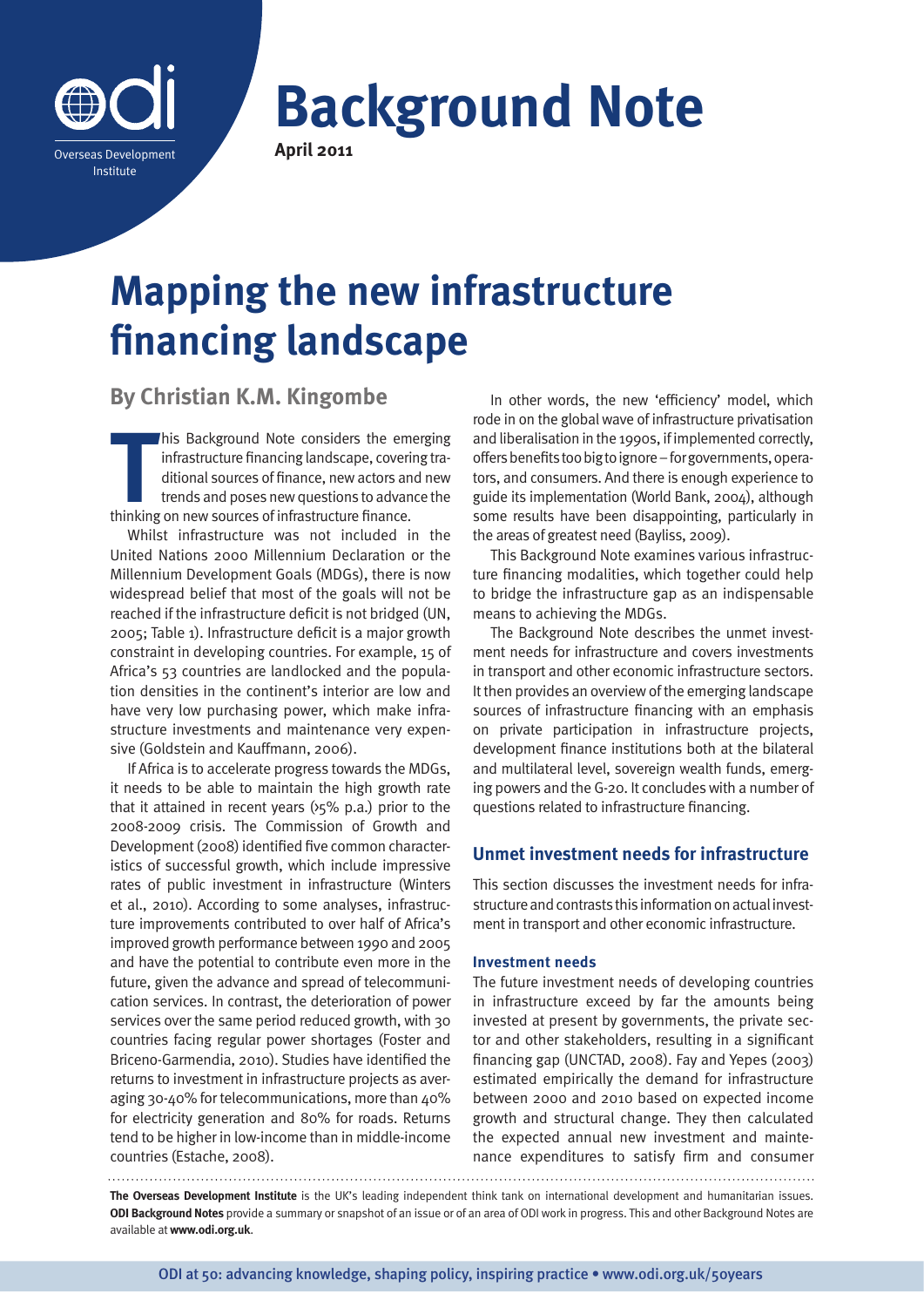# **Table 1: Role of infrastructure in the Millennium Development Goals**

|                                                               | <b>Energy</b>                                                            | <b>ICT</b>                                   | <b>Transport</b>                               | <b>Water &amp; sanitation</b>                                                                                                                                                                              |  |
|---------------------------------------------------------------|--------------------------------------------------------------------------|----------------------------------------------|------------------------------------------------|------------------------------------------------------------------------------------------------------------------------------------------------------------------------------------------------------------|--|
| <b>MDG 1: Eradicate extreme</b><br>poverty                    | Energy increases productivity<br>of firms                                | ICT improves<br>productivity of firms        | <b>Transport facilitates</b><br>trade of goods | Enables greater workforce<br>participation                                                                                                                                                                 |  |
| <b>MDG 2: Achieve universal</b><br>primary education          | Lighting facilities for reading<br>and studying at home                  | Improved access to<br>educational material   | Ensures access to<br>educational facilities    | Reduces burden of domestic<br>work on children                                                                                                                                                             |  |
| MDG 3: Promote gender<br>equality and empower<br>women        | Energy facilitates domestic<br>work                                      |                                              |                                                | Reduces burden of domestic<br>work                                                                                                                                                                         |  |
| MDG 4: Reduce child<br>mortality                              | Modern energy reduces<br>respiratory illness                             | Improved access to<br>public health messages | Ensures access to<br>health facilities         | Improved water and sanitation<br>reduces the risk of waterborne<br>diseases                                                                                                                                |  |
| <b>MDG 5: Improve maternal</b><br>health                      | Energy improves quality of<br>health care                                | Improved access to<br>public health messages | Ensures access to<br>health facilities         | Improved water and sanitation<br>reduces the risk of waterborne<br>diseases                                                                                                                                |  |
| <b>MDG 6: Combat HIV/AIDS,</b><br>malaria and other diseases  | Modern energy reduces<br>respiratory illness                             | Improved access to<br>public health messages | Ensures access to<br>health facilities         | Clean water, sanitation<br>and hygiene are significant<br>elements of health<br>programmes including<br>HIV/AIDS. Proper drainage<br>contributes to control of<br>malaria and other waterborne<br>diseases |  |
| <b>MDG 7: Ensure</b><br>environmental sustainability          | Use of modern energy<br>sources reduces the pressure<br>on deforestation |                                              |                                                | Access to improved water and<br>sanitation is one of the targets<br>of this MDG                                                                                                                            |  |
| <b>MDG 8: Develop a global</b><br>partnership for development |                                                                          |                                              |                                                |                                                                                                                                                                                                            |  |

Source: UN-Africa Working Group (2007).

# **Table 2: Finding resources – the efficiency and funding gaps (\$ billion per annum)**

| <b>Item</b>                                      | <b>Electricity</b> | <b>ICT</b>               | <b>Irrigation</b> | <b>Transport</b> | <b>WSS</b> | Gross-<br>sector<br>Gain | <b>Total</b> |
|--------------------------------------------------|--------------------|--------------------------|-------------------|------------------|------------|--------------------------|--------------|
| Infrastructure spending needs                    | (40.8)             | (9.0)                    | (3.4)             | (18.2)           | (21.9)     | n.a.                     | (93.3)       |
| Existing spending                                | 11.6               | 9.0                      | 0.9               | 16.2             | 7.6        | n.a.                     | 45.3         |
| Efficiency gap                                   | 6.0                | 1.3                      | 0.1               | 3.8              | 2.9        | 3.3                      | 17.4         |
| Gain from raising capital execution              | 0.2                | 0.0                      | 0.1               | 1.3              | 0.2        | n.a.                     | 1.9          |
| Gain from eliminating operational inefficiencies | 3.4                | 1.2                      | $\qquad \qquad -$ | 2.4              | 1.0        | n.a.                     | 8.0          |
| Gain from tariff cost recovery                   | 2.3                | $\overline{\phantom{0}}$ | $\qquad \qquad$   | 0.1              | 1.8        | n.a.                     | 4.2          |
| Potential for reallocation                       | n.a.               | n.a.                     | n.a.              | n.a.             | n.a.       | 3.3                      | 3.3          |
| Funding gap                                      | (23.2)             | 1.3                      | (2.4)             | 1.9              | (11.4)     | 3.3                      | (30.6)       |

Source: Briceno-Garmendia et al. (2008) quoted in Foster and Briceno-Garmendia (2010: 12).

demand, finding a substantial regional variation for total investment.

It is estimated that the infrastructure financing gap between what is invested in the Asia and Pacific region (around \$48 billion) and what is needed (\$228 billion) is around \$180 billion every year (Griffith-Jones et al., 2008). Fay and Morrison (2005) and also Fay and Yepes (2003) conclude that annual spending of 3% of Latin America's GDP, around \$71 billion, is needed for new infrastructure investment and maintenance, compared with actual infrastructure spending of 2% of GDP, around \$47 billion, in 2005 (Griffith-Jones et al., 2008). This leaves the region with an infrastructure financing gap of approximately \$24 billion.

Over the next 10 years, Africa's total infrastructure investment needs are estimated at over \$250 billion. Furthermore, if Africa is to reach the MDGs by 2015, it needs to achieve an average annual growth rate of over 7%, which corresponds to annual estimated new infrastructure and maintenance requirements of about 9%t of GDP, or \$40 billion between 2005 and 2015 (see Griffith-Jones et al., 2010). Foster and Briceno-Garmendia (2010) estimated the cost of addressing Africa's infrastructure needs at around \$93 billion a year (about 15% of the region's GDP) (Table 2), about one-third of which is for operation and maintenance,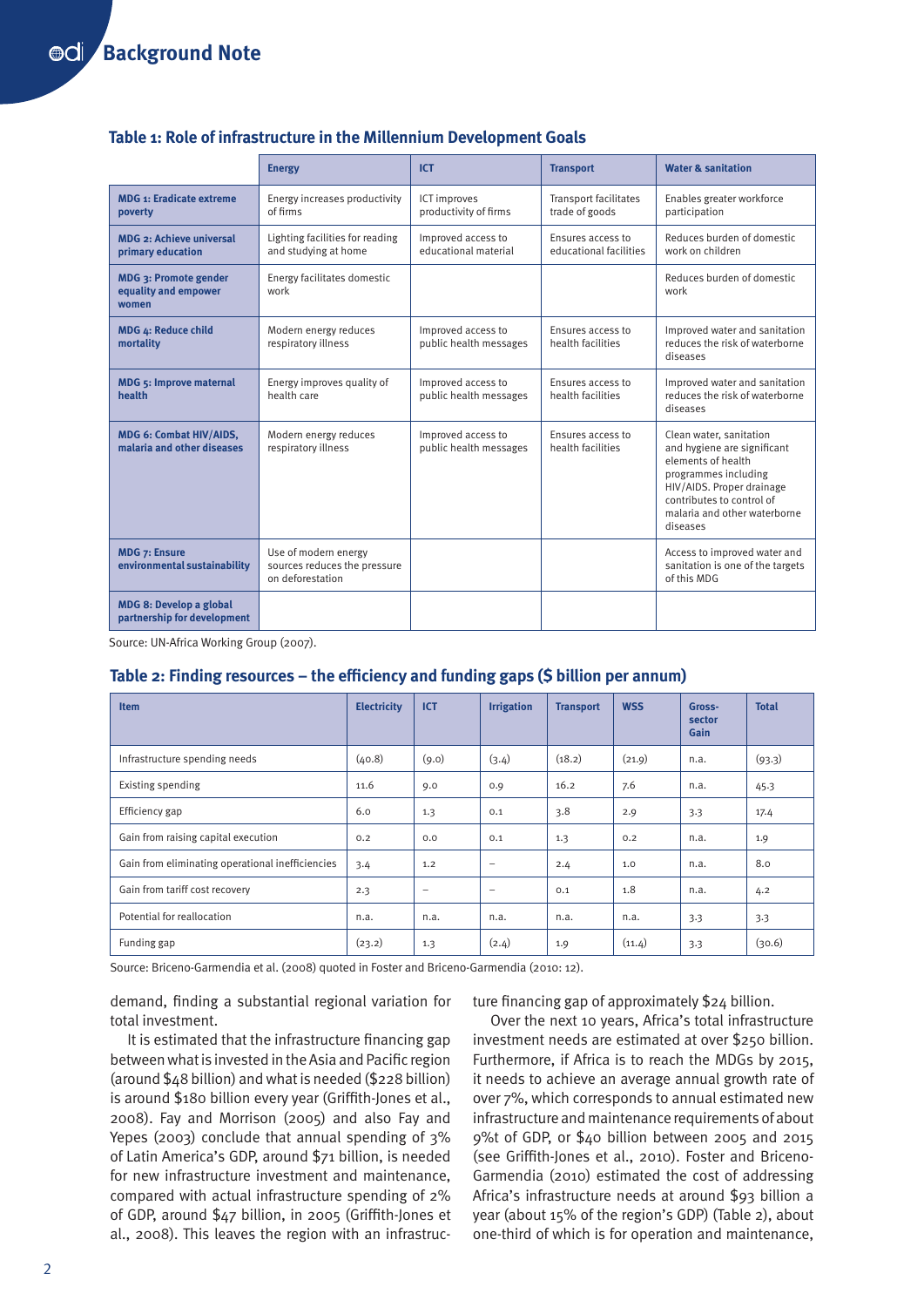| Infrastructure sector          | <b>Operation &amp;</b><br>maintenance | <b>Capital expenditure</b> |                   |                               |                          |              | <b>Total</b> |
|--------------------------------|---------------------------------------|----------------------------|-------------------|-------------------------------|--------------------------|--------------|--------------|
|                                | <b>Public sector</b>                  | <b>Public sector</b>       | <b>ODA</b>        | <b>Non-OECD</b><br>financiers | <b>Private</b><br>sector | <b>Total</b> | spending     |
| ICT                            | 2.0                                   | 1.3                        | 0.0               | 0.0                           | 5.7                      | 7.0          | 9.0          |
| Power                          | 7.0                                   | 2.4                        | 0.7               | 1.1                           | 0.5                      | 4.6          | 11.6         |
| Transport                      | 7.8                                   | 4.5                        | 1.8               | 1.1                           | 1.1                      | 8.4          | 16.2         |
| Water supply and<br>sanitation | 3.1                                   | 1.1                        | 1.2               | 0.2                           | 2.1                      | 4.6          | 7.6          |
| Irrigation                     | 0.6                                   | 0.3                        | $\qquad \qquad -$ | $\qquad \qquad$               | $\qquad \qquad -$        | 0.3          | 0.9          |
| Total                          | 20.4                                  | 9.4                        | 3.6               | 2.5                           | 9.4                      | 24.9         | 45.3         |

### **Table 3: Spending on SSA's infrastructure needs (\$ billions per annum)**

Notes: Based on annualised averages for 2001-2006. Averages weighted by country GDP. Figures are extrapolations based on a 24-country sample covered in AICD Phase 1. Source: Foster and Briceno-Garmendia (2010).

more than twice the Commission for Africa's (2005) estimate. The spending needs are especially large for fragile states' infrastructure. Such countries would, on average, need to devote 37% of their GDP to infrastructure spending. However, they attract relatively little external financing, capturing only 10% of ODA and 6% of private capital flows allocated to infrastructure (Foster and Briceno-Garmendia, 2010).

According to Foster and Briceno-Garmendia (2010) existing spending on infrastructure in Africa amounts to \$45 billion a year when budget and off-budget spending and external financiers are taken into account (Table 3). The latter include the private sector, ODA, and financiers that do not belong to the OECD. As much as \$15 billion of this overall spending is from external sources.

Foster and Briceno-Garmendia (2010) find that ODA, private participation in infrastructure and non-OECD financiers together exceed public finance that is financed domestically. The private sector is by far the largest source (heavily concentrated in ICT), on a par with domestic public investment. Much smaller, but still significant, capital flows are provided by ODA (especially in water and transport) and, to a lesser extent, non-OECD financiers (significantly in rail and energy). In recent years, there has been a major upswing in total external finance for Africa's infrastructure which has increased from \$7 billion in 2002 to \$27 billion in 2009. Even so, and despite the growing support from China (Davies, 2010) it is still not anywhere near enough to close Africa's infrastructure funding gap (Foster, 2010).

We now take a closer look at more encouraging trends in private investments in meeting the infrastructure gaps.

#### **Investment in transport infrastructure**

Because, in part, of the scale of investment required in infrastructure in each region, governments have opened up infrastructure industries and services to much greater involvement by the private sector. Infrastructure industries have been gradually liberalised since the 1980s (World Bank, 2004). The financial constraints faced by governments encouraged an increasing number of developing countries to open up to Foreign Direct Investment (FDI) and Transnational Corporation (TNC) participation in infrastructure industries in the 1990s. Infrastructure industries now account for a rapidly expanding share of the stock of inward FDI. Between 1990 and 2006, the value of FDI in infrastructure worldwide increased 31-fold, to \$786 billion, and FDI in developing countries increased 29-fold, to an estimated \$199 billion. As a whole, the share of infrastructure in total FDI stock globally in 2006 was close to 10% compared to only 2% in 1990 (UNCTAD, 2008).

Another measure, foreign investment commitments in private participation in infrastructure (PPI) projects, also indicates that TNCs have invested significantly in developing countries. Between 1996 and 2006, such commitments amounted to about \$246 billion, with a concentration in Latin America and the Caribbean between 1996 and 2000 (the region accounted for 67% of commitments). Since the turn of the century, however, TNCs' share in PPI projects has grown relatively faster in Africa and Asia. The group of Least Developed Countries (LDCs) has remained by and large marginalised in the process of globalisation of infrastructure investment, accounting for only about 2% of the stock of infrastructure FDI in developing countries in 2006 (UNCTAD, 2008).

The global financial crisis has affected transport infrastructure financing. The most recent PPI data shows that in 2009 private activity in transport declined for the third consecutive year in developing countries. Investments fell by 20% and the number of projects dropped by 19% in 2009 compared with 2008. New private activity in transport was concentrated in road projects, and in a few large developing economies such as Brazil, India and Mexico. In 2009, 50 transport projects with private participation reached financial or contractual closure in 20 lowand middle-income countries. These projects involved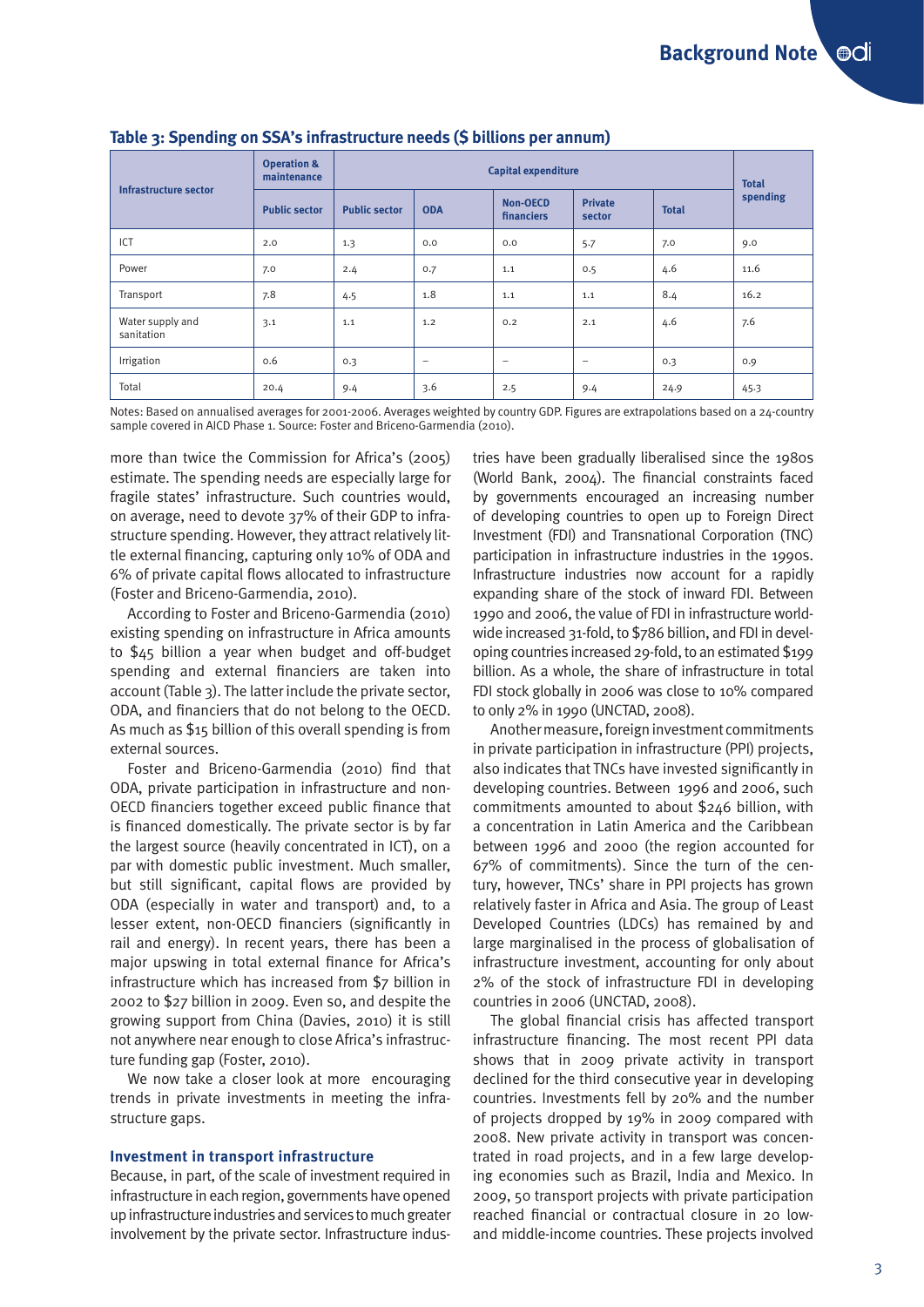investment commitments (hereafter, investment) of \$19.2 billion. Transport projects implemented in previous years received additional commitments of \$2.5 billion, bringing total investment in 2009 to \$21.7 billion. This investment level represents a 37% decline from the peak reached in 2006. Activity by number of projects experienced a more pronounced decline than investment, falling by 58% compared with 2006. The average project size grew from \$242 million in 2005 to \$383 million in 2009, while the median rose from \$50 million to \$192 million (Izaguirre and Jett, 2010b).

## **Investment in other economic infrastructure**

**Telecommunications:** Although Information and Communication Technologies (ICTs) have been a remarkable success in Africa and large parts of the ICT sector have been transformed in terms of availability, quality and cost of connectivity (Foster and Briceno-Garmendia, 2010), Africa still needs more laptops, PCs, fibre optic cables and mobile phones for a genuine ICT revolution. It is the only continent in the world where mobile phone revenues are higher than those from fixed line telephone services. Africa also has the world's fastest growth rate in mobile-phone usage (AfDB/OECD, 2009).

According to the latest PPI data in 2009 telecommunications projects implemented in the 1990-2008 period attracted new investment of \$57.3 billion, bringing total investment commitments to the sector to \$60.8 billion in 2009 – the year that marked an end to the rising trend that began in 2004. Investment in 2009 was similar to the level reported in 2005. The decline in investment affected all segments including stand-alone mobile operators and multiservice providers. This investment decline was caused by a more difficult investment environment in the aftermath of the global financial crisis and market saturation in many countries. The concentration of investment across countries was less pronounced than in the other infrastructure sectors. Brazil and India accounted for 28% of investment in telecommunications in 2009, while these two countries attracted 63% of the investment in the three other economic infrastructure sectors (energy, transport and water) (Izaguirre and Jett, 2010).

The spread of internet in Africa has been far slower and general access to ICT services is much lower than the rest of the world. However, new infrastructure connecting Africa to the rest of the world will soon be operational. Many high capacity international backbone network projects are being built to connect Africa to the rest of the world on an open access basis. Private African capital is behind much of this but there are also public private partnerships (PPPs) with international investors (see section on development finance institutions and infrastructure). Prospects for the future, however, are uncertain as the share price of mobile operators in Africa has fallen heavily. With growth slowing between 2005 and 2009, price competition will increase, reducing the high profits that have sustained capital investment. This means third generation networks probably will be delayed (AfDB/OECD, 2009).

In the context of the Gleneagles Declaration on Africa emerging from the G-8 Summit in 2005 and the EU council's adoption of an EU Strategy for Africa, the EU and its African counterparts initiated a Partnership for African Infrastructure. To support its implementation, the EU-Africa Infrastructure Trust Fund was launched in 2007. A major project being supported by this Trust Fund is the East African Submarine Cable System (EASSy) initiated in 2003 with a  $\epsilon$ 2.6 million subsidy. It entered into service on July 2010 to deliver high-speed Internet access to 20 Eastern and Central African countries (UNCTAD, 2008; AfDB and OECD, 2009).

**Drinking water and sanitation in Africa:** By contrast, investment in water infrastructure has fallen far behind. In fact, the extent of investor interest in water in sub-Saharan Africa (SSA) was overestimated and the hoped-for private investment failed to materialise (Bayliss, 2009). Water providers need to cover most of the cost of operations and routine maintenance through user charges. Such schemes can account for the differences in affordability through cross-subsidisation between wealthier and poorer users, as well as subsidisation across water and sanitation. Costrecovery objectives can be facilitated by strengthening the utilities themselves. In most countries, government subsidies are used to provide for the poor, especially in rural areas and for sanitation. But in order to be effective they need to be implemented under certain conditions. New instruments can help catalyse funding, such as: output-based aid, and the sub-sovereign borrowing facilities and pooling mechanisms (OECD/AfDB, 2007).

Government budgets and ODA have been insufficient to cover the scale of investments needed to reach the MDG for access to an improved water source, whose price tag has been estimated at \$16.5 billion a year in Africa, while spending is only one-fourth of what is required. To meet the MDG target for sanitation, African countries need to spend an estimated 0.9% of GDP per year, of which 0.7% is for investment and 0.2% for operation and maintenance (Foster and Briceno-Garmendia, 2010). At the same time national water providers have, in general, failed to achieve financial viability; and private participation has often proved disappointing in filling the resource gap (OECD/AfDB, 2007; Bayliss, 2009). In 2009 seven low- or middleincome countries (LICs and MICs) implemented 35 water projects with private participation involving investment of almost \$2 billion, according to data from the PPI Database. In 2009 the number of LICs or MICs implementing new private water projects (seven) was the lowest since 1994 (Izaguirre, and Perard, 2010b).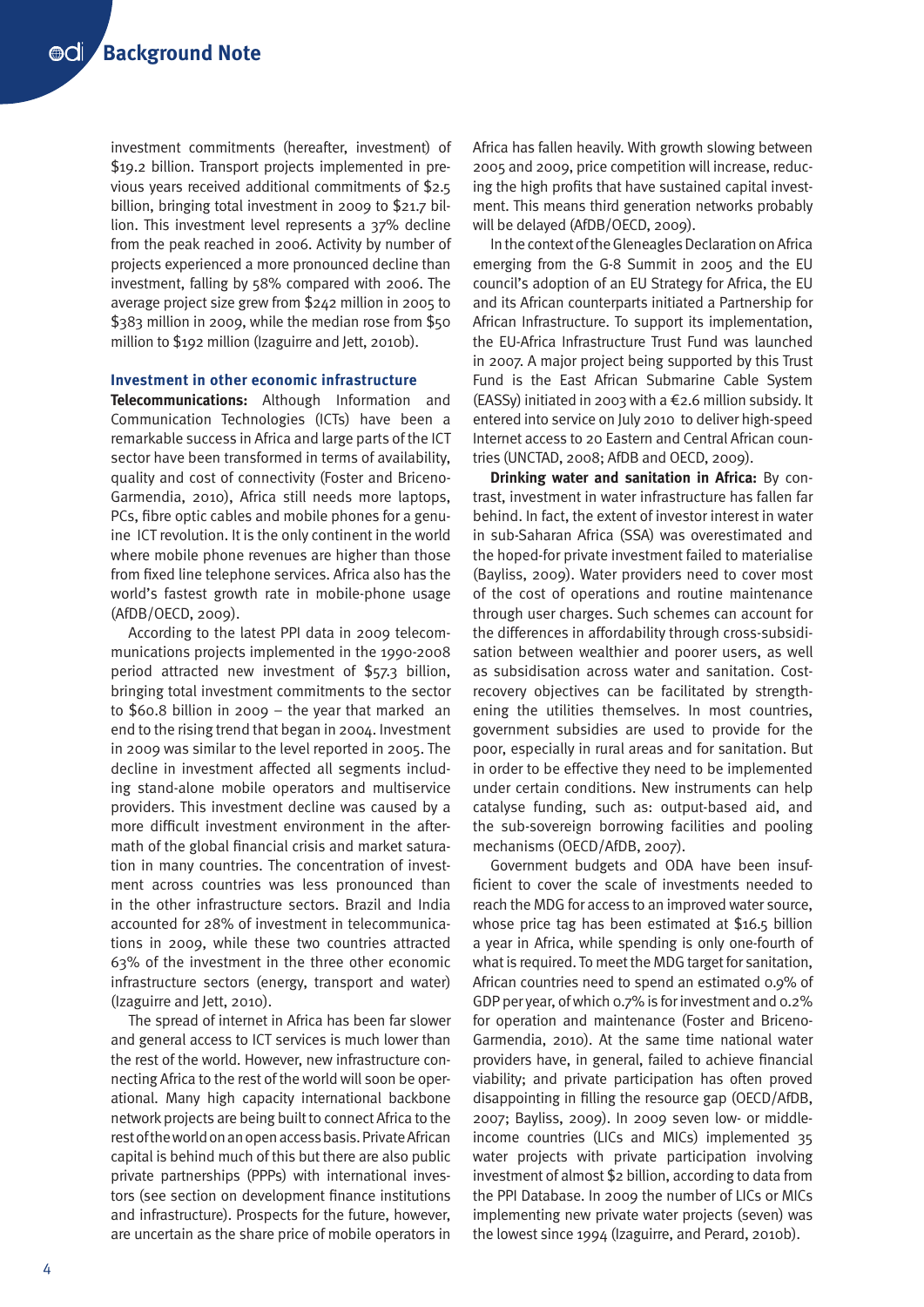**Energy supply:** Africa's large energy potential remains under exploited. Limited energy development in Africa has resulted in one of the lowest usage rates for modern energy sources. Africa also faces a power sector financing gap of approximately \$23 billion a year. It spends only about one-quarter of what it needs to spend on power, much of which is spent on operating expenditures to run the continent's highcost power systems, leaving little for the huge investments needed to provide a long-term solution (Foster and Briceno-Garmendia, 2010).

A number of countries have sought to bridge the gap between the potential of their energy and their populations' lack of access to it. In some countries, private-sector participation in electricity companies, coupled with new independent regulators have resulted in greater and more efficient power generation, increased employment, while doubling the number of subscribers (OECD/AfDB, 2004). In 2009, 139 energy projects with private participation reached financial or contractual closure in 21 LICs and MICs, involving investment of \$58.5 billion. In addition, energy projects implemented in 1990-2008 attracted new investment of \$10 billion, bringing total investment to the energy sector to \$68.5 billion in 2009. That investment represents the highest level for the sector in the period 1990 to 2009. Private activity, however, was concentrated on a few countries and electricity generation projects. Brazil and India accounted for 67% of investment and 43% of new projects, and for all of the growth in private activity in 2009. Electricity generation accounted for 79% of investment and 80% of new projects (Izaguirre and Perard, 2010a).

The New Partnership for Africa's Development (NEPAD) is promoting an integrated, continent-wide energy strategy, linked to national policies for growth approach. The NEPAD Heads of States Implementing Committee has asked the African Development Bank (AfDB) to take the lead in regional infrastructure (including transport, energy, water, etc.) and banking and financial standards. The EU-Africa Infrastructure Trust Fund also gives priority support to projects in the energy industry. To be eligible, these projects must be sustainable and encompass a cross-border dimension and/or have a regional impact, be driven by public or private sector entities or with mixed public-private capital, contribute to poverty alleviation and economic development, and involve at least one country in SSA (UNCTAD, 2008).

As part of the work on regional infrastructure, the AfDB has developed a short-term action plan. Several projects, including some in the energy sector, have been prepared for financing by the AfDB. Projects and programmes identified in the short-term action plan were estimated to cost \$7 billion. In addition, a medium- to long-term action plan was prepared in close collaboration with the regional economic communities (RECs) and in cooperation with the World Bank and the European Union (OECD/AfDB, 2004).

# **The emerging landscape of infrastructure financing**

The cost of addressing Africa's infrastructure needs is estimated at \$93 billion (Table 2). Whilst existing spending is higher than previously thought (see Foster and Briceno-Garmendia, 2010), additional funds will be required, and in a few countries – primarily fragile states – the magnitude of the funding gap calls for the consideration of taking more time to reach targets or using lower-cost technologies. Historical trends do not suggest that there is much prospect of increasing allocations from the public budget according to Foster and Briceno-Garmendia (2010).

Over the past decade external finance has grown and disbursements are likely to continue to grow as committed projects move to the implementation stage. There has been increased emphasis on new sources of finance for African infrastructure such as: development finance institutions (DFIs); public private partnerships (PPPs); private sector banks; Sovereign Wealth Funds (SWFs); emerging powers and the G-20. This section provides an overview of this emerging landscape.

#### **Development finance institutions and infrastructure**

Fixed infrastructure in developing countries requires large-scale and long-term investment that private investors often fail to provide. Even the upgrading and extension of networks have continued to be funded largely by multilateral and bilateral loans on concessional terms (Goldstein and Kauffman, 2006). Multilateral and bilateral agencies have also continued to actively mobilise funding for private infrastructure projects (World Bank, 2010).

DFIs have many objectives, including investment in sustainable private sector projects; maximising impacts on development; remaining financially viable in the long term; and mobilising private sector capital. For example, the German and Dutch bilateral DFIs (DEG and FMO) both have to invest in enterprises that contribute to developing country economies. The core business of DFIs is to invest financial resources, but they also provide project-specific and general technical assistance and promote standards in the funds or companies in which they invest. Providing financial resources is the core activity. Estimates based on the annual accounts of the main DFIs show around \$33 billion worth of new DFI investments in the private sector in 2009 (in the form of loans, guarantees and equity positions). The International Finance Corporation (IFC) of the World Bank Group and the European Bank for Reconstruction and Development (EBRD) were ranked the largest DFIs in terms of new investments in 2009.

DFIs use different investment instruments. Most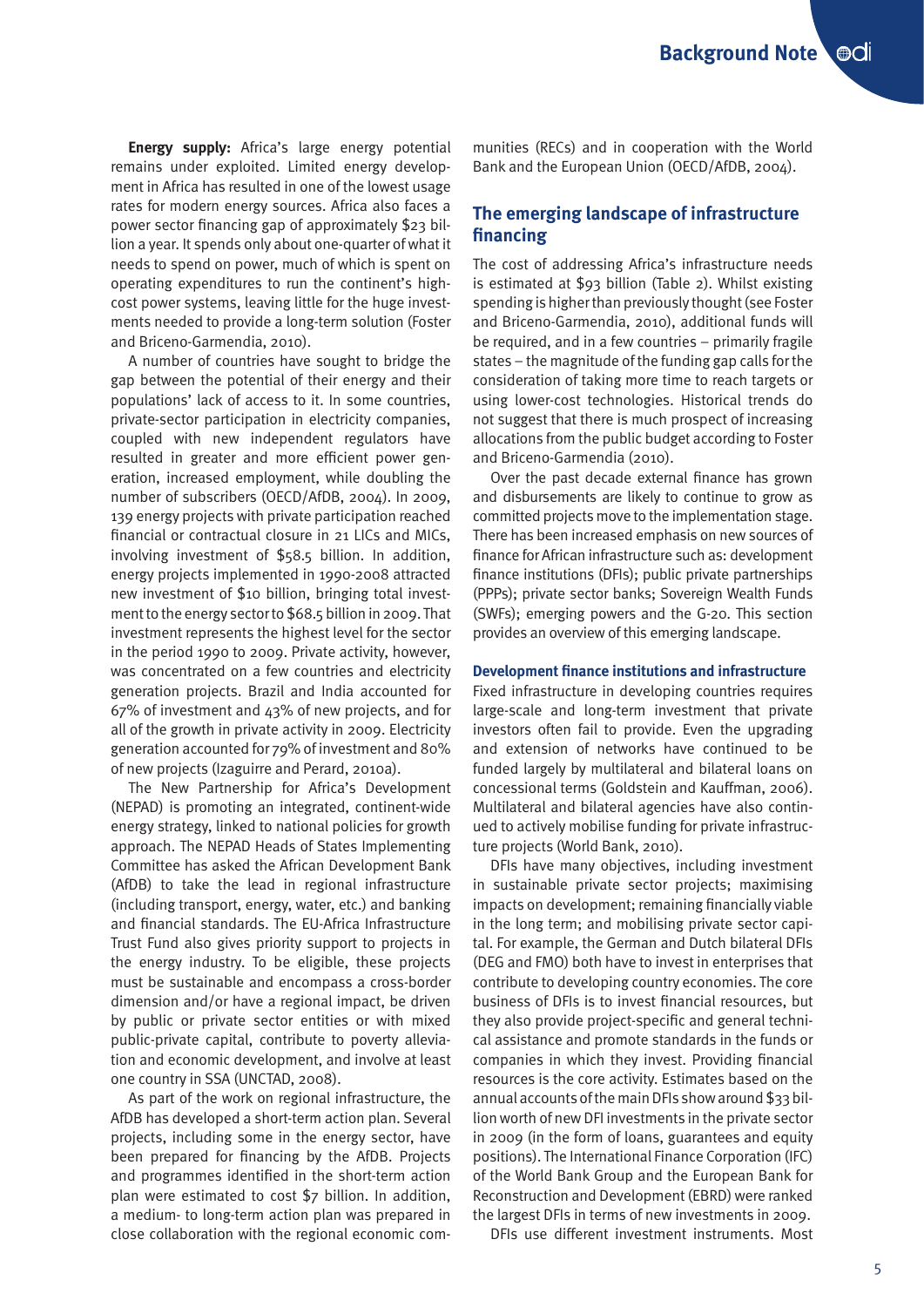do very little in guarantees. Some specialise almost entirely in equity, including CDC Group PLC (the Commonwealth Development Corporation), as well as SIMEST, Norfund, COFIDES and SIFEM (the bilateral DFIs of Italy, Norway, Spain and Switzerland respectively), although not always exclusively. For example, CDC also has a legacy of loans in some activities, and has worked recently with European Financing Partners (EFP) in providing more loans. The majority of the committed portfolio of others, such as the German Investment Corporation (DEG), Finish Development Finance Company (Finnfund), Netherlands Development Finance Company (FMO), and the French Investment and Promotion Company for Economic Corporation (Proparco) is through loans. Many have stated a desire to invest more in equity funds (FMO), but CDC leads the field globally in this area. IFC and the European Investment Bank (EIB) private equity fund investment is still comparatively small (Kingombe et al., 2011).

**Bi-lateral development finance institutions:** DFIs invest in a wide variety of sectors, ranging from the financial sector to infrastructure (Table 4). As a rule, DFIs invest most often in financial services and infrastructure projects (Kingombe, et al., 2011).

The biggest European bilateral DFI (EDFI) is DEG ahead of FMO and CDC (Figure 1). EDFIs have similar but different aims and objectives but most are involved in financing and structuring the investments of private companies in developing and emerging market countries. DEG provides it's know-how to, and invests in, profitable projects that contribute to sustainable development in all sectors of the economy. DEG pays particular attention to agribusiness, to infrastructure and processing industries as well as the financial sector. On infrastructure, DEG enables new and extension investments as well as modernisation

investments in private infrastructure projects in: electricity generation and distribution; telecommunications; water supply and waste water management.

In 2009, CDC spent 34% of its funding on infrastructure, including telecommunications, power, water, roads and hotels (substantially more than DEG and FMO and the same as Proparco). CDC's own distribution suggests that 8% is spent on narrow infrastructure and 10% on energy and utilities (Kingombe et al., 2011).

# **Multilateral development finance institutions: World Bank Group**

The World Bank (WB) as a whole, including the International Bank for Reconstruction and Development (IBRD) and the International Development Association (IDA), has provided a total of about \$110 billion to support more than 2,000 transport projects in more than 100 LICs and MICs since 1961. Approximately 65% of these projects have been implemented under the Transport Sector Board while the rest are mapped to agriculture and other sectors that have increasingly embedded in their projects transport as a key component (O'Neill et al., 2010).

**International Development Association (IDA)**: IDA is the public sector lending arm of the WB and disburses funds as interest-free grants and subsidised loans to the poorest countries, including for infrastructure. It has also provided low-interest concessional loans called 'credits' to support transport development in LICs since its inception. In the past 50 years, spanning the financial years 1961 to 2010, IDA has funded 1,115 projects – one half of the Bank's total transport projects (2,238 projects) – with a India receiving most of this of \$28.3 billion investment in transport. This accounts for over one quarter (26%) of the Bank's total lending to transport (\$110 billion). It is important to note that IDA transport lending has

|                                     | <b>Financial sector</b> | <b>Infrastructure</b> | <b>Agri-business</b> | Industry/<br>manufacturing | <b>Other</b> | No. of projects |  |  |
|-------------------------------------|-------------------------|-----------------------|----------------------|----------------------------|--------------|-----------------|--|--|
| <b>Bilaterals</b>                   |                         |                       |                      |                            |              |                 |  |  |
| CDC                                 | 23%                     | 34%                   | 6%                   | 18%                        | 19% (i)      | 794             |  |  |
| DEG                                 | 35%                     | 19%                   | 13%                  | 27%                        | 6%           | 670             |  |  |
| <b>FMO</b>                          | 42%                     | 24%                   | 3%                   | 30%                        | $2\%$        | 904             |  |  |
| Proparco                            | 45%                     | 36%                   | $4\%$                | 12%                        | $2\%$        | 354             |  |  |
| Multilaterals (commitments in 2009) |                         |                       |                      |                            |              |                 |  |  |
| AfDB (ii)                           | 10.8%                   | 52.1%                 |                      | 7%                         | $29.1\%$ *   |                 |  |  |
| ADB (iii)                           | 3.9%                    | 39.9%                 | 3.4%                 | 0.8%                       | 52%          |                 |  |  |
| EBRD                                | 36%                     | 37%                   | 8%                   | 18%                        | N/A          | 327             |  |  |
| IFC                                 | 48%                     | 25%                   | 2%                   | 25%                        | N/A          | 567             |  |  |

# **Table 4: Sectoral distribution of DFIs' 2009 portfolios**

Notes: Others e.g. include: global financial markets; global manufacturing and services; health and education; oil, gas, mining and chemicals; sub-national finance; ICT; etc. (i) In the case of CDC, the underlying portfolio 'other' sector category e.g. includes: health care 8%; mining 6%; others 6%. (ii) Loan and grants approval by sector in 2009. (iii) Loans. (\*) Multi-sector. Source: Kingombe et al. (2010).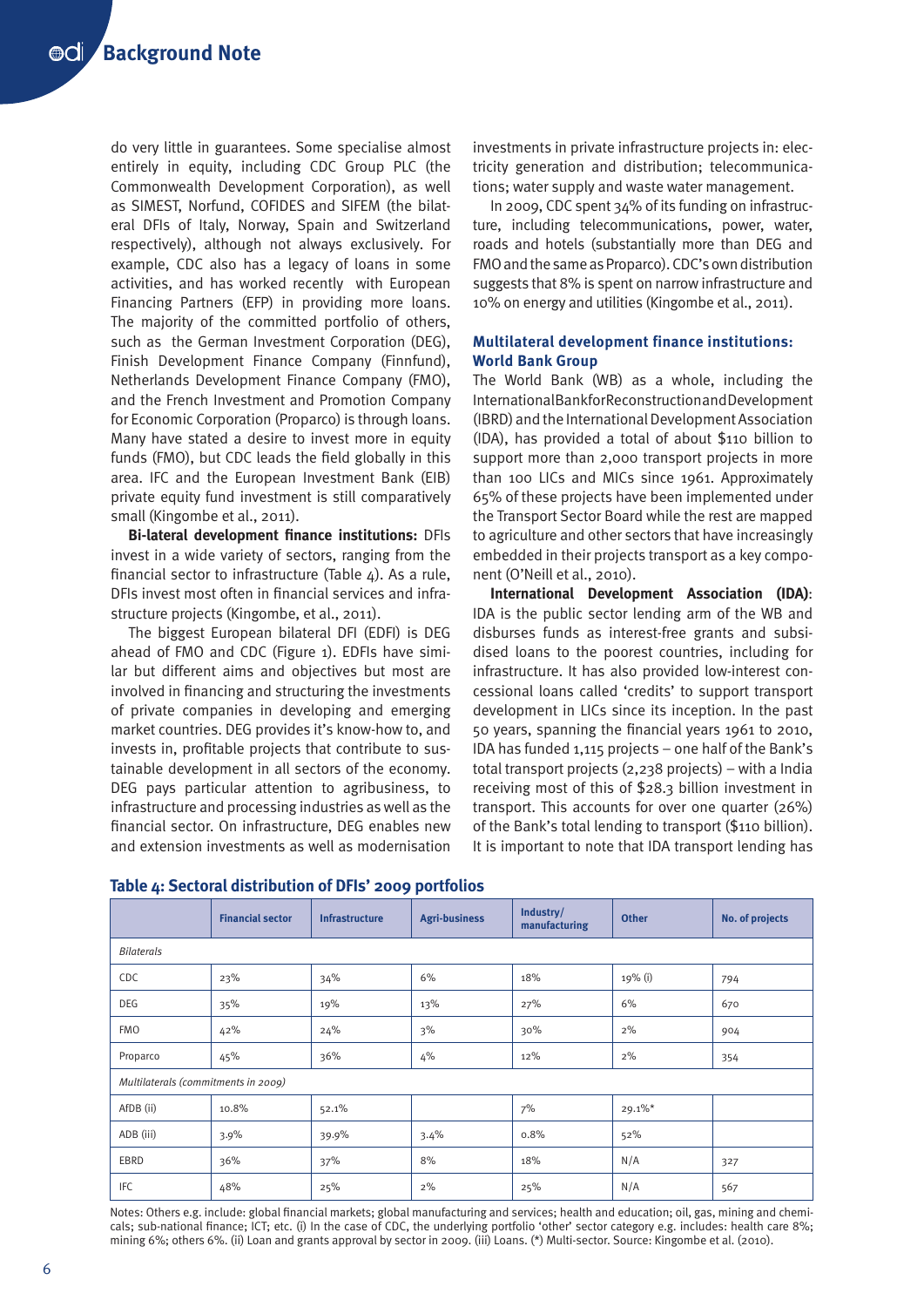

increased significantly in the last couple of decades. IDA's share in total Bank lending to transport was just over one fifth (21% in the period 1961 to 1990). It has increased over the last two decades and reached almost one third (30%) in the financial years 2001 to 2010 (O'Neill et al., 2010).

**International Finance Corporation (IFC):** The IFC is an international organisation established in 1956. IFC's activities are guided by five strategic priorities that allow it to help where it is most needed, and where its assistance can do the most good, including addressing constraints to private sector growth in infrastructure. IFC invested in 255 projects in 58 countries served by IDA in 2010, commitments that totalled \$4.9 billion. Those countries where the development needs are deepest accounted for nearly half of its infrastructure and agribusiness investments. IFC investments typically range from \$1 million to \$100 million. To ensure the participation of investors and lenders from the private sector, IFC, in general, finances no more than 25% of the total estimated project costs (IFC, 2010).

IFC continues to develop new financial tools that enable companies to manage risk and broaden their access to foreign and domestic capital markets. IFC's investment services include: loans for IFC's account; syndicated loans; equity finance; quasi-equity finance; and equity and debt funds. IFC is dedicated to making equity investments in private companies in developing countries. It also invests in and encourages private equity funds, and has created an association to promote this activity, the Emerging Markets Private Equity Association (EMPEA) (Hall, 2006; IFC, 2010).

IFC helps increase access to power, transport and water by financing infrastructure projects and advising client governments on designing and implementing PPPs. IFC adds value by devising innovative projects and PPPs in difficult markets. IFC mitigates risk and leverage specialised financial structuring and other capabilities.

In 2010 IFC invested \$1.5 billion in infrastructure projects. IFC strives to deliver what cannot be obtained elsewhere by offering its clients a combination of investment and advice designed to promote sustainable private sector development in emerging markets. IFC calls that special edge its 'additionality' (IFC's Annual Report 2010).

The IFC Board created a new, wholly owned subsidiary to act as a fund manager for third-party capital. IFC Asset Management Company, LLC, provides a fund management platform to raise money from sovereign funds, pension funds and other institutional investors, and invests it using IFC's well tested approach. The objective is to expand the supply of long-term equity capital to developing and frontier markets in a way that enhances IFC's development goals and generates profits for investors (ibid.).

# **Other multilateral donor infrastructure instruments**

There are several other instruments including regional development banks such as the EBRD, and sector specific funds such as the Private Infrastructure Development Group (PIDG).

The EBRD, wholly owned by the member states of the EU, has taken significant equity stakes in some companies and is also a leading promoter of private equity funds in the countries of Eastern Europe and the Commonwealth of Independent States (CIS) (Hall, 2006).

The PIDG was established in 2002 to promote PPI in developing countries. Over the eight years of its operation, the PIDG has grown from one facility to seven; from a single donor to eight (as well as including commercial debt from the private sector). PIDG has grown to a portfolio comprising 30 projects that have received financial support from the Emerging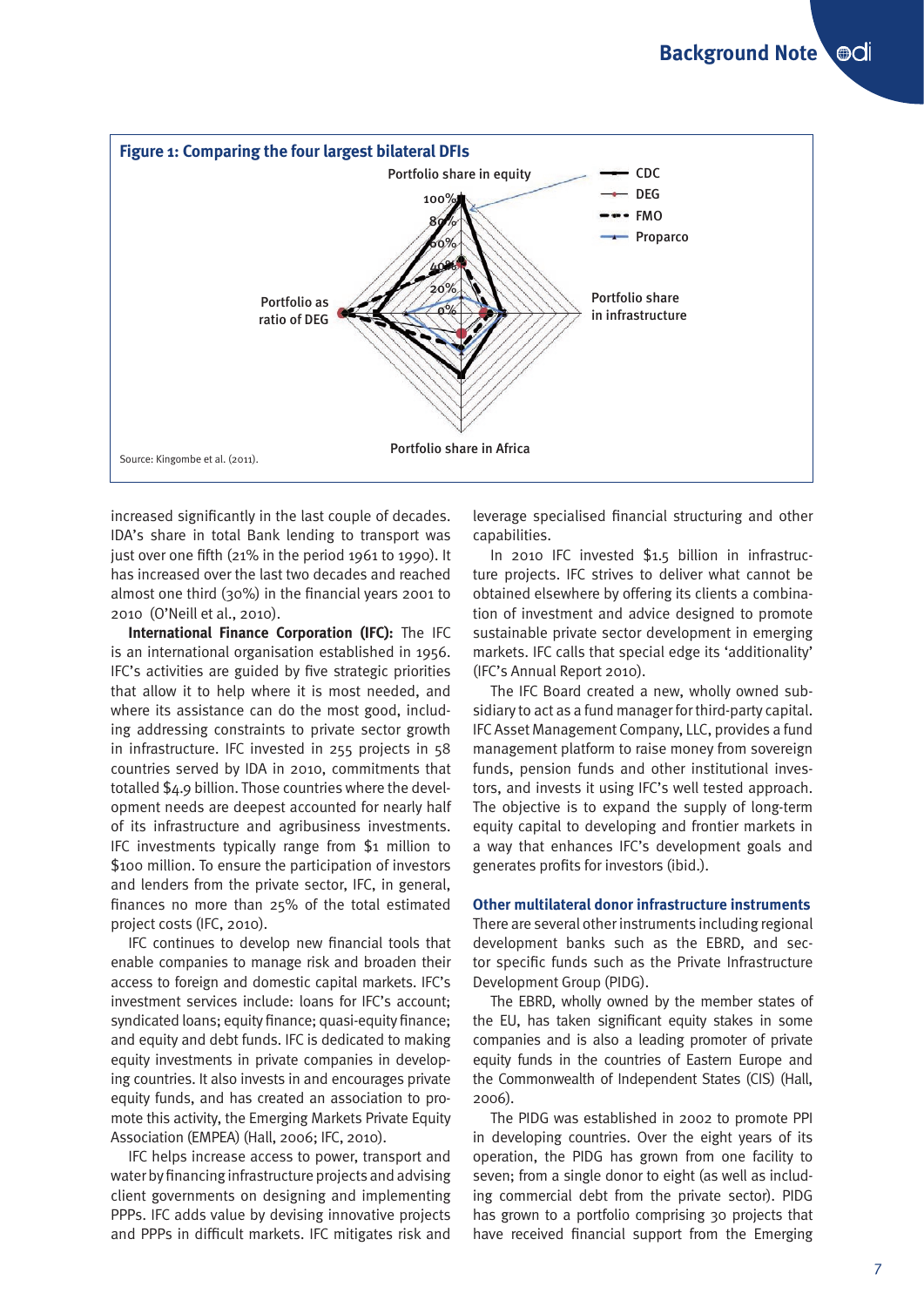Africa Infrastructure Fund Ltd (EAIF) and GuarantCo Ltd (GuarantCo) and an additional 42 projects that have received project development support from InfraCo Ltd (InfraCo Africa) and DevCo (PIDG, 2009 Annual Report). The year 2009 saw significant growth and achievement for the PIDG. Two new investment facilities were created – the Infrastructure Crisis Facility Debt Pool (ICF-DP) and InfraCo Asia Development Pte Ltd (InfraCo Asia).

The PIDG delivers its mission and objectives through the activities of a number of private companies and facilities that target specific market and institutional failures that constrain the growth and development of PPI in developing economies. The PIDG operates in a number of key stages of the project cycle to address specific constraints to the participation of the private sector in infrastructure development. While each of the PIDG initiatives target specific constraints, at the highest level, it is convenient to classify them as:

- **•** Project financing initiatives including EAIF and GuarantCo, which provide long-term debt capital and local currency guarantees respectively, as well as the new lending facility, the ICF-DP
- **•** Project development initiatives including InfraCo Africa and InfraCo Asia, as well as the technical assistance/ advisory facilities of DevCo and the TAF (PIDG, 2009 Annual Report).

### **Public private partnerships**

Because they lack financial resources, and faced with inefficient state-owned monopolies, many African countries have sought private-sector participation in infrastructure in the past two decades. Many attempts have been made, for example, to plan transport needs more accurately and to facilitate greater private participation in transport investment and management. Attracting the private sector presents the following challenges: identifying potential investors; raising financial resources; writing sound contracts; improving regulatory frameworks; and predicting revenue streams. There are limits to what can be achieved through greater private participation, with some governments, for example, lacking the means to create a PPP unit. Therefore, both government and the donor community will need to continue developing innovative approaches for raising additional public and private resources and learn to use them more efficiently (OECD/AfDB, 2006).

Various forms of PPPs have been tried in airports, seaports and railways, and more rarely for roads. Of all infrastructure sectors, telecommunications have long attracted the greatest amount of private investment in developing countries. While private financing of African infrastructure has surged since 2005, only about 10% of this rise has gone to transport. PPPs are particularly rare in the road sub-sector, because of the high perceived risk (OECD, 2008). Investors' perception of high risk renders full privatisation impractical,

so most private participation in transport infrastructure has taken the form of leases or concessions. The results, however, have been mixed (Goldstein and Kauffman, 2006). Nonetheless, investment in transport in general and in road infrastructure in particular has increased in recent years.

The Public-Private Infrastructure Advisory Facility (PPIAF) notes that transport has become the fastestgrowing sector in terms of global private activity in infrastructure since 2005. There has been a particular rise in BOT (Build, Operate and Transfer) concessions for road projects. Examples of BOT projects include the Maputo Toll Road (30-year concession since 1996). As a share of total investment in privately-managed road projects in developing countries, BOT concessions rose from 39% in the 1990s to 62% in 2001-06. These projects include both the construction of new roads and the expansion or rehabilitation of existing roads. PBCs (performancebased contracts) are becoming more frequent in this area, combining performance and traditional pay items. Amongst others, South Africa and Chad are designing PBC road concessions (OECD, 2008).

Efficient regulation is needed to derive the maximum benefits from private sector participation. The key factors of success include: strong government commitment to ensure the credibility of the reform process; proper sequencing; and the creation of an independent and well-enforced regulatory body prior to divestiture (World Bank, 2004; Goldstein and Kauffmann, 2006; OECD, 2008).

Financial market conditions remain more stringent than before the global financial crisis. For projects that are able to raise financing, the conditions usually involve lower debt/equity ratios, shorter tenors (i.e. maturity), and more conservative structures. Despite the more difficult environment, developing country governments remain committed to their PPP programmes. Private activity, however, remains selective (World Bank, 2010).

#### **Private equity and investment banks**

More recently, financial investors have begun to take major shareholdings in companies investing in infrastructure. Some of these are 'private equity' firms (PE), which specialise in buying all shares so they become 'privately' owned. Normally, when the funds buy a company they remove it from the stock exchange, and so there is no obligation to publish detailed data. The PE funds are active in all sectors of the economy, including private companies operating in public services, such as water, electricity and waste management. One category of funds, the so-called infrastructure funds, is of particular relevance to public service operations. These aim to invest specifically in network industries such as electricity, gas, water, telecoms, roads and airports, to give a steady return over a long period of time. There is also a global trend to reduce the use of equity finance in utilities and replace it with debt (Hall, 2006). These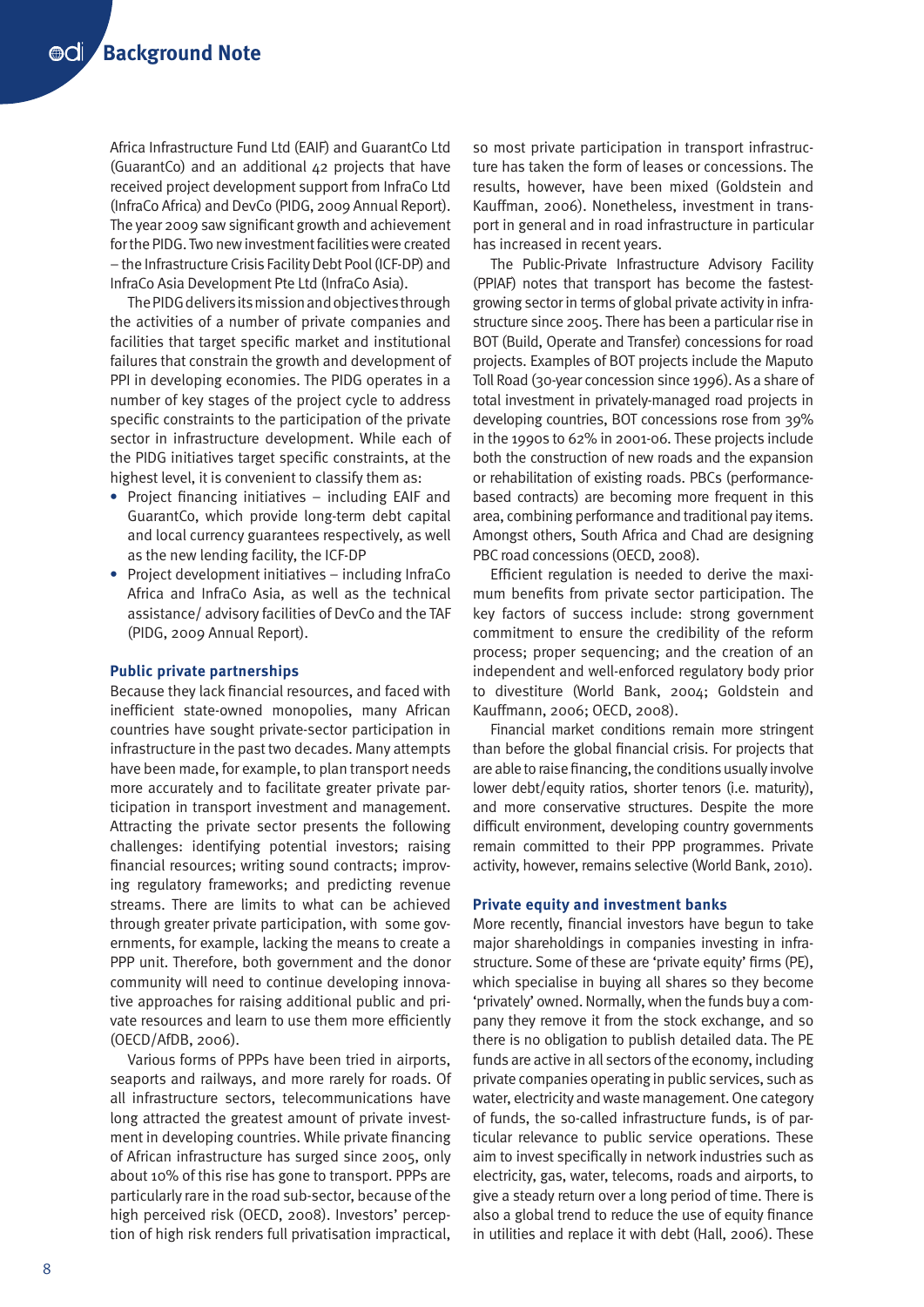two developments may, according to Hall (2006), have different implications from the activities of the private equity funds.

The private equity sector is dominated by a number of large firms, mainly based in the USA, but operating internationally. Compared with top US buyout groups, European private equity firms tend to be small and confined to national markets (Hall, 2006). PE firms use different types of funds for their investments. There are four main categories: venture capital, buyouts, infrastructure funds, and hedge funds. Most PE firms have funds in a number of different categories, and so the same firm may operate venture capital, buyout, and infrastructure funds (Hall, 2006). In the 1990s Macquarie pioneered capitalising on capital flows from Australia's pension schemes, known as superannuation funds, and set up infrastructure funds, many of which were publicly traded entities (Tenorio and Idzelis, 2009).

Charting the risk-return profile for infrastructure and setting benchmarks remains work in progress. In general, Brownfield investments with well-established cash flow tend to produce the lowest returns, with a target internal rate of return of about 10% to 12% in OECD countries. Depending on how much capital is invested, rehabilitated Brownfield assets – those that are built but that may need capital improvements or expansion – may offer 15% returns. For Greenfields, or projects that need to be built, investors may hope for returns of 18% to 20% because they take on design, construction and operating risk. Most private infrastructure funds appear to have multiple investment targets, typically a combination of Brownfield, Greenfields and secondary investments (Tenorio and Idzelis, 2009).

The PE firms are less active in developing countries and as late as 2005 they failed to make adequate profits, with an average return of only 3% in developing countries (compared with nearly 14% in the US and 11% in Europe). PE firms invested \$10.5 billion in Asia in 2005. Some made profits: Warburg Pincus made a return of nearly four times its original investment of \$300 million in the Indian company Bahti; Carlyle made a return of over three times its investment of \$171 million in Taiwan Broadband, which it sold on to Macquarie for \$888 million in 2005. By comparison, PE firms invested only \$1 billion in Latin America and nothing at all in Africa, the Middle East, or the CIS. A survey indicated that PE firms would expect returns of 26% before investing in Africa (Hall, 2006).

Infrastructure is only now emerging as a distinct asset class. For pension funds, it could be a useful way to match long-term funding liabilities with long-term cash flows that infrastructure assets tend to generate. Most private infrastructure funds are sponsored by large financial institutions through their investment banking units. The biggest single investors in European PE funds are banks and pension funds, followed by insurance companies. These three groups accounted for two-thirds of all money invested in PE funds in 2005 (Hall, 2006). A number of investment banks facilitate financing in infrastructure. While it is difficult to obtain a complete picture of what they are doing, as many investment banks decline to comment on their activities, the remaining part of this section includes a few examples.

**Goldman Sachs:** Goldman Sachs completed the first bank-sponsored fund in the US in 2006, raising \$6.5 billion, of which \$750 million came from the investment bank. It is now campaigning for a successor fund, which industry reports say is capped at \$7.5 billion, though one source says the actual target is well below that mark. Its first fund was used for the \$22 billion leveraged buyout of oil pipeline company Kinder Morgan Inc. and to purchase seaport facilities operator Associated British Ports Holdings plc, which a Goldman-led group bought for £2.8 billion in 2006 (Tenorio and Idzelis, 2009).

**Standard Chartered Bank: A team of infrastructure** professionals in Standard Chartered PLC focuses on making investments in infrastructure across Asia and managing the jointly-sponsored Standard Chartered IL&FS (Infrastructure Leasing and Financial Services) Asia Infrastructure Growth Fund. The fund takes an active management approach to investing in a portfolio of investments in the Asian infrastructure sector. The fund will have a primary focus on the rapidly growing Chinese and Indian markets where the combined requirement for infrastructure investment over the next five years is projected to be in excess of \$1 trillion (SCB, 2011).

**Barclays Bank:** The Barclays Private Equity (BPE) division of Barclays Capital, the Investment Banking arm of Barclays plc, has an infrastructure investment arm with around  $f_{1,2}$  billion ( $f_{1,37}$  billion) under management, generating yields from over 84 concession-based projects with life spans of up to 25 years. BPE is one of Europe's leading mid-market PE investors. BPE has an infrastructure team of 12 investment professionals based in London. This specialist team invests in infrastructure projects sponsored predominantly under the Government's Private Finance Initiative and PPP. From the launch of the first infrastructure fund in 1997, BPE has raised in excess of £1 billion across five dedicated infrastructure funds. The five funds cover the primary market for the development of new infrastructure, and the secondary market for investment in operational infrastructure assets. Barclays Infrastructure Funds was established in 1996 and invests in social infrastructure to enhance public sector services in the countries in which it operates at a national and local level. The regions include EMEA; Asia Pacific and the Americas.

**Nomura Holdings Inc:** The Nomura group addresses infrastructure development challenges around the world through the core financial business of the group. In 2010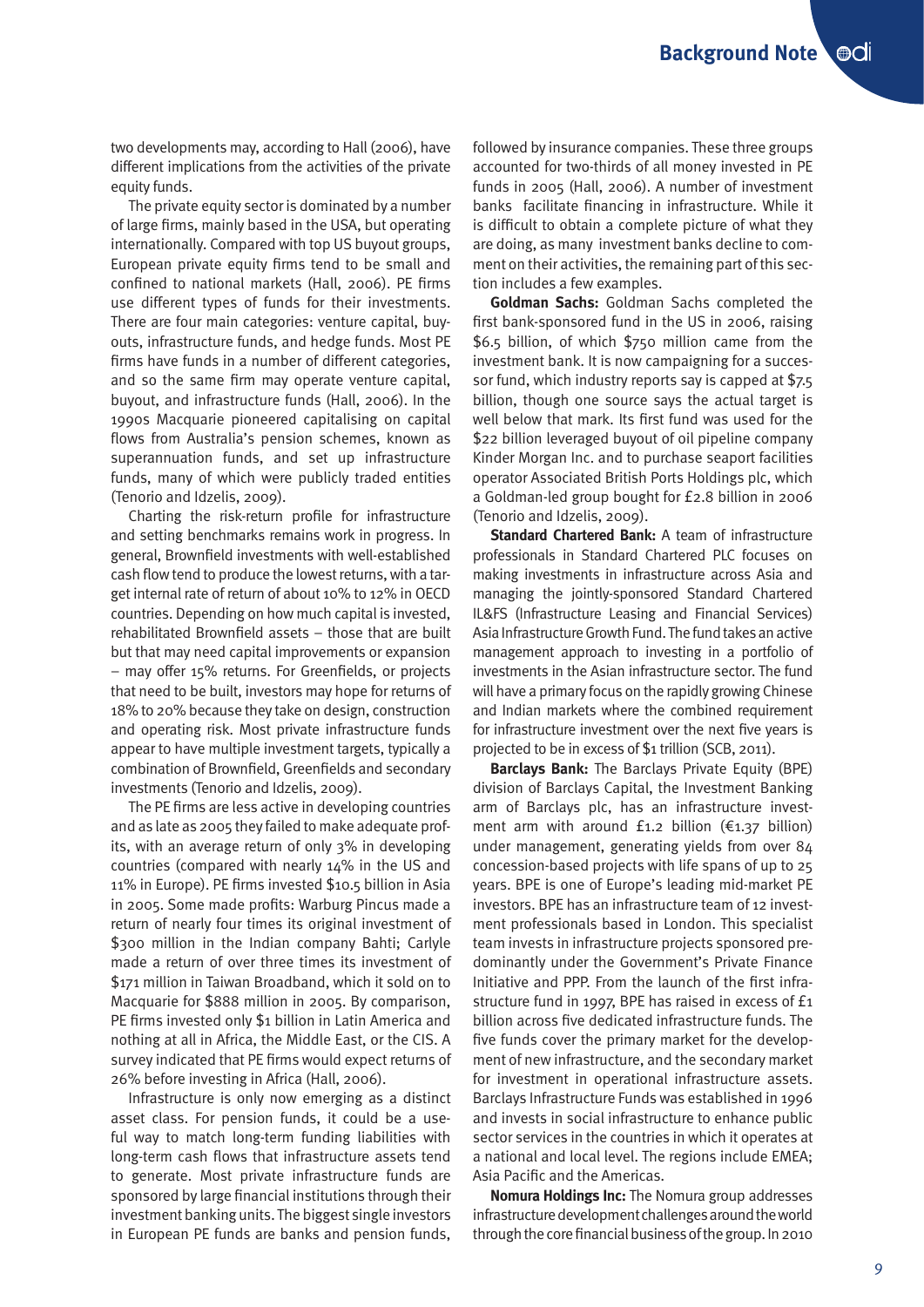Nomura Holdings Inc's Nomura Securities established a fund to invest in infrastructure-development projects outside Japan. The fund will seek 100 billion yen (\$1.1 billion) and invest in nuclear, railroad and other projects. In June 2010, Nomura Securities Co. ltd announced an operational collaboration with Nippon Export and Investment Insurance (NEXI) to establish infrastructure funds in Asia and other regions using trade insurance. In response to the recent expanding demand in emerging countries for infrastructure funding, Nomura Securities Co. ltd is considering the solicitation of investments from pension funds as well as institutional investors and others to support infrastructure projects. Through an operational collaboration with NEXI, Nomura plans to reduce country risk by using trade insurance and encouraging investments by pension funds and institutional investors and others who generally seek long-term investments from infrastructure projects that require long-term funding (Nomura, 2010).

#### **Sovereign Wealth Funds and emerging powers**

The Sovereign Wealth Funds (SWFs) present significant development potential to bolster Africa's investment shortfall (OECD, 2008; UNCTAD, 2008).

The role of SWFs in global financial markets has been growing, as part of a larger process of accumulation of foreign exchange assets by developing countries, which also includes the large accumulation of foreign exchange reserves. This reflects both booming exports and other capital flows (Griffith-Jones and Ocampo, 2008).

Based on IMF data, between December 2001 and October 2007 global reserves tripled, from \$2.1 trillion to \$6.2 trillion. The developing countries as a whole accounted for more than 80% of global reserve accumulation during this period, and their reserves approached \$5 trillion. The growth in reserves has been steeper during the last few years. Export-led Asian economies, particularly China and India, and commodity-producing countries, especially oil-exporting countries based in the Middle East, have accumulated the lion's share of these increases (ibid.).

Official holdings managed by SWFs are difficult to estimate because of limitations of information. In some cases there may also be double counting. However, according to research by Morgan Stanley and Standard Chartered, SWFs across the world are thought to have about \$3 trillion of international assets under management, that is, a sum equivalent to 50% of official reserve holdings. This compares with an estimated \$500 billion in 1990. These SWFs assets are on the whole additional to foreign exchange reserves (Griffith-Jones and Ocampo, 2008). Some examples of SWFs are the Abu Dhabi Investment Authority, China Investment Corporation, Kuwait Investment Authority, GPFG Norway (the Norwegian Government Pension

Fund) and GIC (Government Investment Corporation) fund from Singapore (UNCTAD, 2008; OECD, 2008).

Another reason for the growing role of SWFs in the international financial architecture is that their role has been confirmed by the global financial liquidity crisis. SWFs enjoy substantial freedom in selecting the assets that they deem appropriate for investing. The asset classes in which SWFs invest are far broader than those managed by central banks, including public and private debt securities, equity, private equity, real estate and alternatives. Their investment horizon can be considered as long term, whereas purely speculative elements are not seen as playing a dominant role in their investment strategies. On average, SWF asset allocation is split between fixed income securities (35-49%), equity securities in listed corporations (50-55%) and the remaining (8-10%) in alternative investments such as hedge funds, private equity or other products (OECD, 2008).

The potential for SWF investment in infrastructure is considerable. The current diversification trend seen across a number of funds is an indicator that they will look to allocate resources to non-traditional or alternatives assets, infrastructure in particular. Infrastructure investment fits well with the long-term, higher-return perspective of these funds. Indeed, alternatives are likely to experience the largest allocation increase. SWFs currently hold \$270-340 billion in alternatives, and their share is expected to rise from 10% to 17%.

It has been estimated that annual world infrastructure investments range up to between \$22 trillion and \$50 trillion, making the sector comparable only to global equities (\$30 trillion). In addition, during economic turmoil, infrastructure investment is also a counter-cyclical spending tool for some governments, who increase public spending during these periods (OECD, 2008).

**China's new model: commodities-for-infrastructure concessional financing:** A different capital risk model is being constructed that is more answerable to political stakeholders pursuing a defined national interest. The concessional finance model as implemented by China's state-owned (policy) Export-Import (EXIM) Bank according to Davies (2010) channels the bulk of Chinese capital being deployed in Africa. Key countries in Africa have been recipients of EXIM Bank's concessional financing, some of them ineligible for funding from traditional DFIs (Davies, 2010).

The EXIM Bank also finances investment projects – financing that is extended to Chinese SOE companies investing in oil and gas, mining, infrastructure and telecom projects abroad. The Bank's financing arrangement that ties a commodity off-take agreement with the provision of infrastructure in the contracting African country is commonly referred to as the 'Angola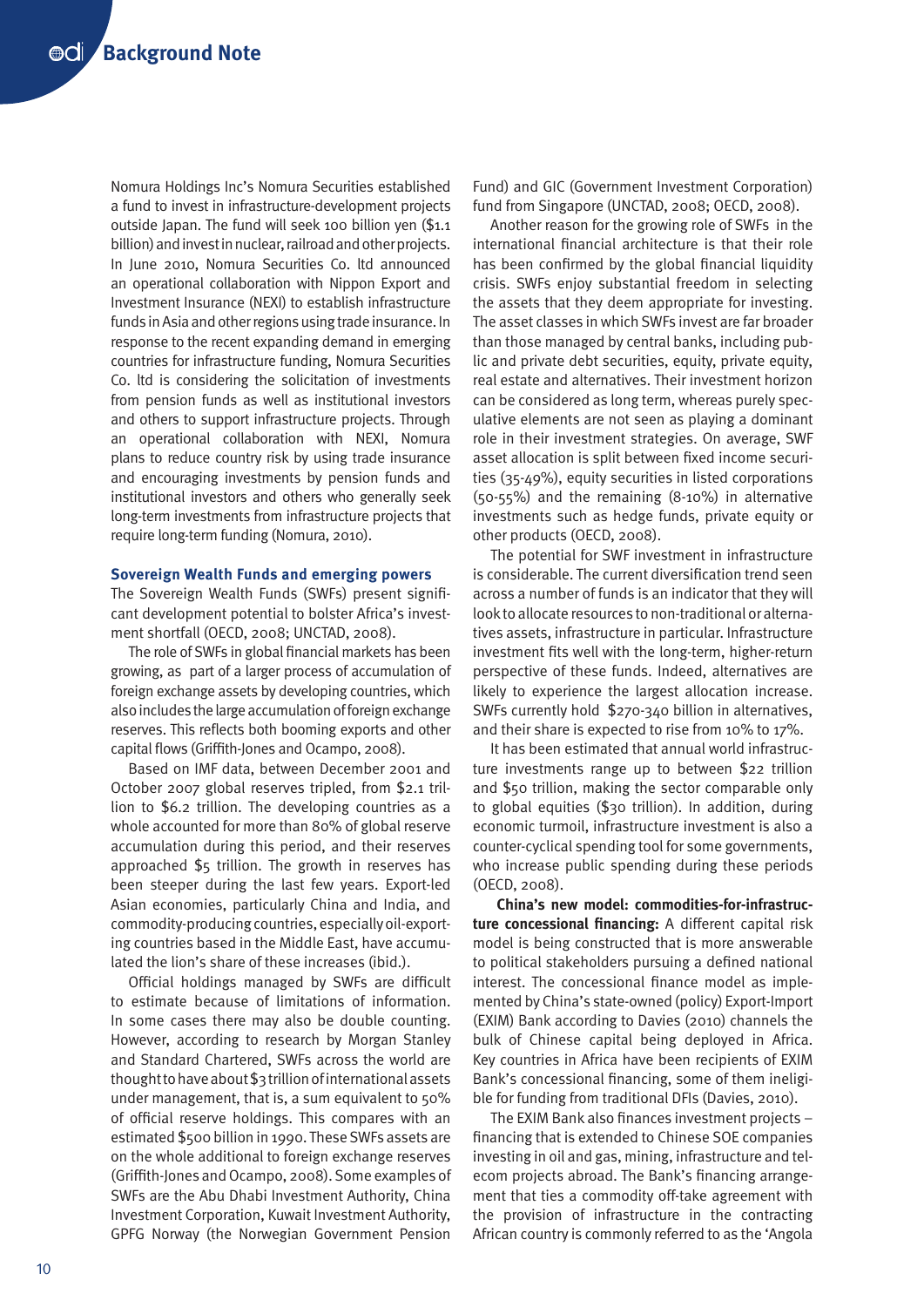Model'. The EXIM Bank's first such major deal was concluded with Angola's Ministry of Finance in March 2004 when the first \$2 billion financing package was agreed. A total loan of \$4.5 billion is providing Angola with the reconstruction of vital infrastructure whilst guaranteeing a minimum daily supply of oil to China's national oil corporation (Sinopec) in a joint venture arrangement with Angola's Sonangol.

China's developmental finance approach, with its higher tolerance (due to its political underpinning) of investment risk than traditional funding mechanisms, is increasing its appeal to African states over models that may not always cater for the developmental needs of resource rich but developmentally poor African economies. According to the World Bank, China provided \$4.5 billion in 2007 for infrastructure projects. This is a major increase from the \$1 billion provided each year from 2001 to 2003, but is down from a peak of \$7 billion in 2007. It is reported that the EXIM Bank alone financed more than the combined total investment from ODA and PPI in the African power sector between 2001 and 2006, according to a survey carried out by the IMF (Davies, 2010).

Moreover, at the MDG Summit in September 2010 the China Development Bank explained that it has \$600 billion of assets and plans to boost its Africa portfolio. It is China's intention to work not only with national governments but also with IFIs to get the job done. According to Sachs (2010), therefore, bridging Africa's financing gap for regional roads, rail, power, and fibre optic grids seem quite feasible.

# **The role of the G-20 in infrastructure development**

In Toronto in June 2010, G-20 leaders committed themselves to narrowing the development gap and established a Development Working Group under the co-chairmanship of Korea and South Africa. The G-20 prepared multi-year action plans on inclusive growth which were adopted at the Seoul Summit in November 2010 (Draper et al., 2010).

Unlike the G-8, the G-20's focus is on 'beyond aid' issues. The G-20 operates the G-20 framework for strong, sustainable and balanced growth, in which African growth can play a role (e.g. it can inject capital arising through surplus reserves in profitable opportunities into sustainable infrastructure).

Winters et al. (2010) believe that international coordination on cross border regional infrastructure programmes is necessary and in many cases will be highly productive. G-20 members may be able to help LICs to achieve such cooperation. Members could, however, contribute in subsidiary ways and the G-20 could play a role in their coordination. Contributions could include: reviewing the guidelines for multilateral DFIs' infrastructure investment and the adequacy of their capital; encouraging SWFs to consider infrastructure investments in LICs; supporting the design and implementation of regional infrastructure initiatives; and assistance on infrastructure governance and regulation (Winters et al., 2010).

Draper et al. (2010) suggest that African economic development should be seen as central to the G-20 objectives, suggesting the following for the G-20 Summit in Seoul in November 2010:

- **•** Consider looking at the financing of infrastructure in more detail. The G-20 could eliminate inefficiencies in the financing of infrastructure projects to free up significant resources that would reduce the need for additional funding in the short term. Initiatives like the African Financing Partnership, a collaborative co-financing platform amongst DFIs active in private sector project financing in Africa, could be supported.
- **•** Enable DFIs to step up activities in African infrastructure, especially regional infrastructure, with an eye to leveraging (i.e. investing with borrowed money) G-20 outward FDI and sovereign wealth.

The G-20 has recently formed a high-level infrastructure panel (HLP), tasked to report back to the G-20 meeting in Cannes in November 2011.

## **Infrastructure financing: future issues**

Infrastructure is key for growth and development. However, the financing gap remains large, despite increases in infrastructure funding. A major challenge is how the international community can find the necessary resources for infrastructure development to achieve the MDGs by complementing what is currently feasible through the ODA channel. This is particularly challenging in the light of the the on-going public finance crisis amongst the OECD-DAC donors.

The shift in economic power towards the emerging market economies (i.e. 'shifting wealth') has intensified South-South aid and investment flows, which may contribute significantly to meeting the unmet investment needs for the economic infrastructure sectors. However, widening the circle of aid donors beyond the non-DAC donors is going to take too much time to achieve the MDGs by 2015. Because time is of the essence it is necessary to consider new sources of infrastructure funding by scoping out the new infrastructure landscape.

This note considered traditional bilateral and multilateral donors, DFIs, private investors, investment banks, SWFs and emerging powers.

Going forward, there are a number of unanswered questions, such as:

**•** What would a comprehensive and consistent